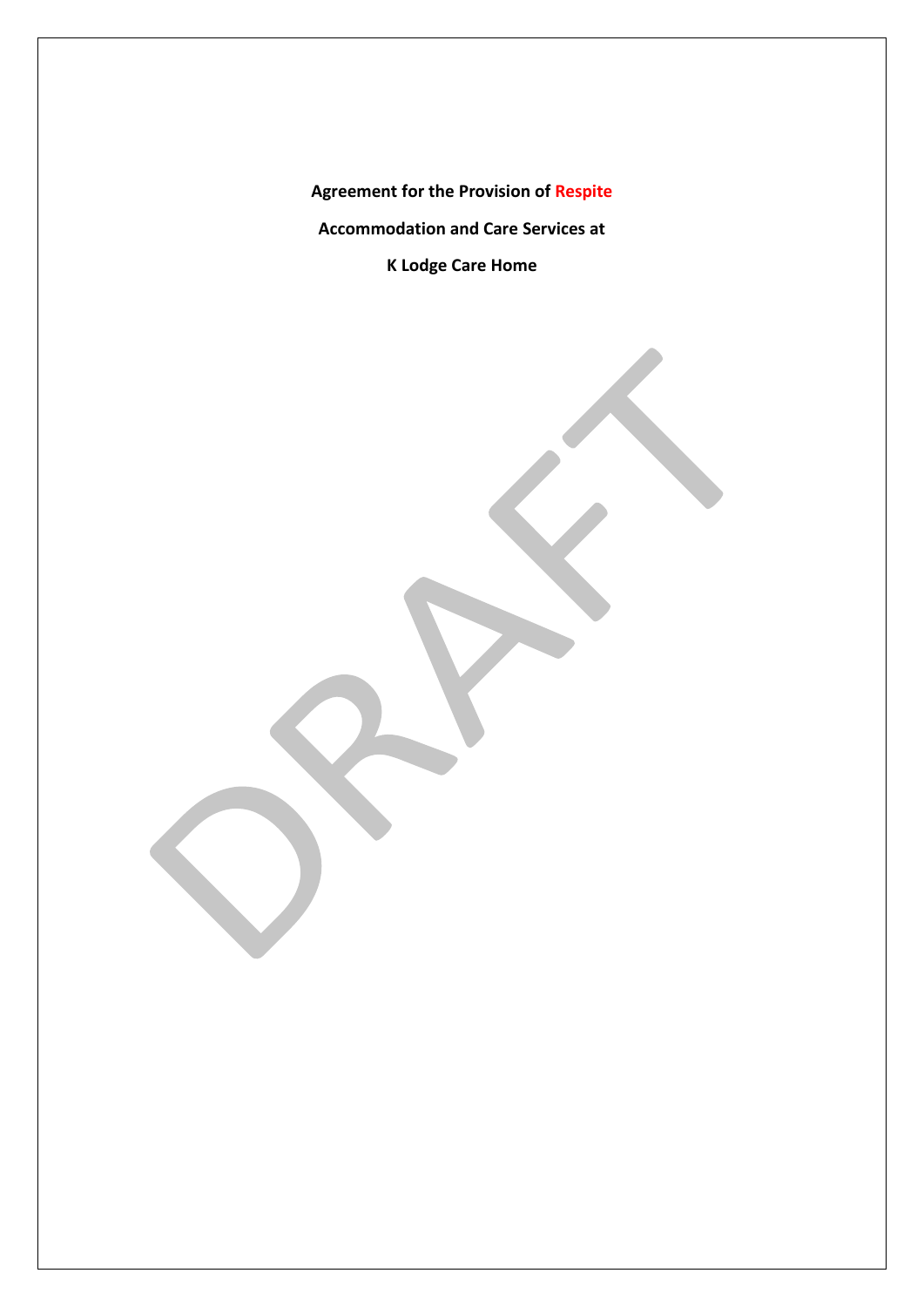# **Agreement for Respite Services**

This document is an agreement for the provision of respite accommodation together with personal care at K Lodge Care Home ('the **Home**') 50 North End, Higham Ferrers, Northamptonshire NN10 8JB.

The Company is registered under the Health and Social Care Act 2008 as the provider carrying on regulated activities at the Home. The Company's principal office is [ insert details]

This Agreement sets out the respective rights and responsibilities of the Company; the staff and management at the Home; and the Client, the Client's Next of Kin or Representative, relating to the Resident's temporary residence at the Home.

### **1. TERMS OF REFERENCE**

In this Agreement and the Terms and Conditions which are set out in Schedule 1 and which are incorporated into this Agreement:

Where we refer to '**we**', '**us**' or **'the Company'** or to a similar expression, the reference is to the '**Company'** or '**Home**'.

Where we refer to '**Resident**', '**you'**, '**your'** and '**yours'** the reference is to the person named who is to receive the accommodation, personal care and (where necessary) nursing care.

Where we refer to the 'the **Client**', 'the **Client's Power of Attorney'**, 'the **Client's Next of Kin**', 'the **Client's Representative**' the references is to Client who has entered into the Agreement to for the Company to deliver care to the Resident.

Where we refer to '**Respite Care'** we refer to a temporary placement which is usually arranged to provide a carer giver a temporary rest, or can be used when temporary period of illness places an unmanageable burden upon an individual or their family members, or in situations where arrangements are being made to enable the resident to return home with a package of care. For the purposes of this Agreement Respite will be a temporary placement of a fixed duration of less than 6 weeks.

Where we refer to '**Respite Period'** we refer to the agreed period of your temporary placement.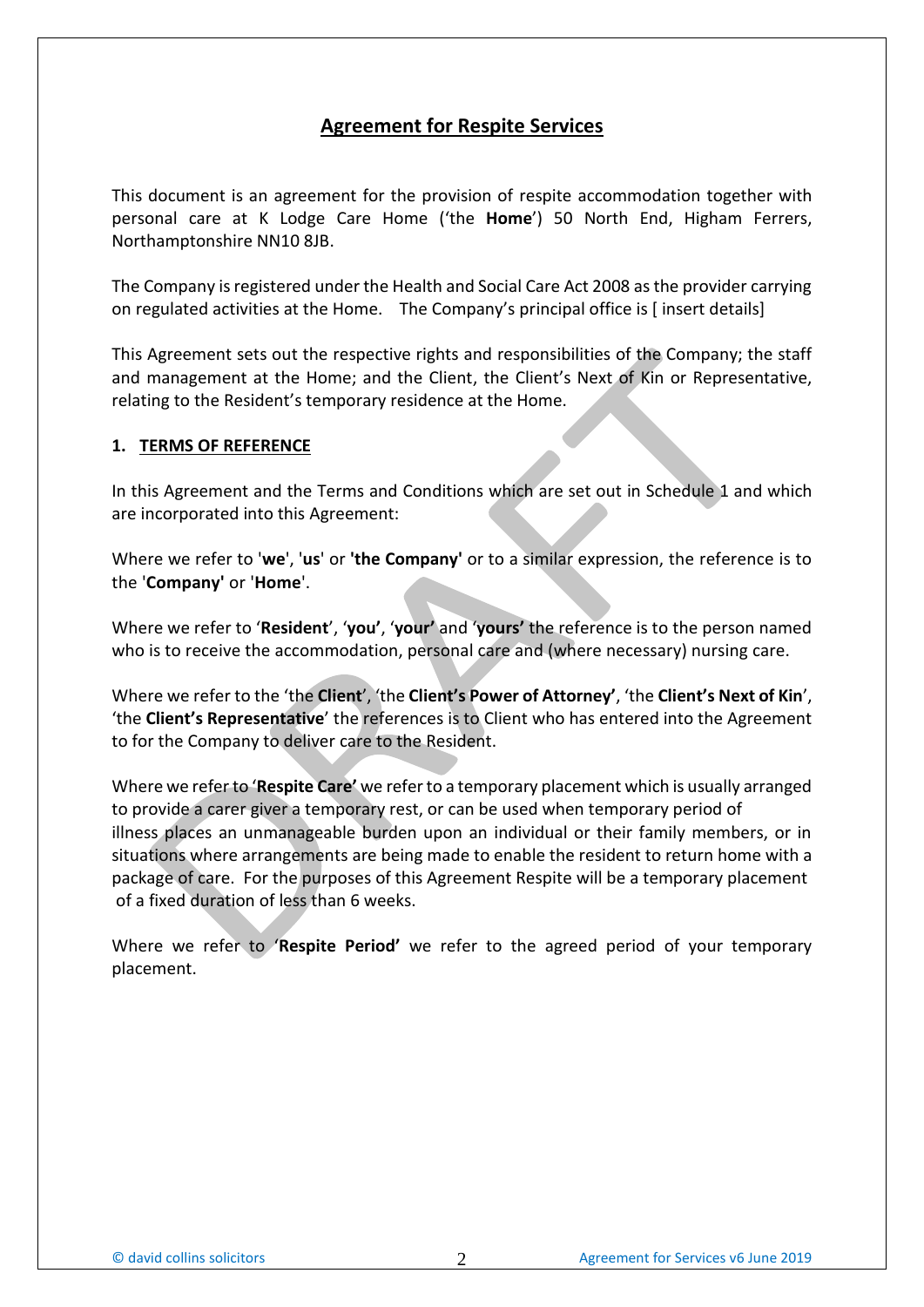## **2. PARTIES**

- 2.1. This is an Agreement for services between:
- (1) ………………………………………………………… ('the **Client**'/ 'the **Client's Power of Attorney'** /'the **Client's Next of Kin**' / 'the **Client's Representative**')

and

(2) …………………………...................................('the **Company**')

For the provision of accommodation and care to:

…………………………………………………('the **Resident**').

- 2.2. If there is any change in the ownership or control of the Company or the Home (as defined above), the Client will be advised of the details and of any changes which may follow on from this.
- 2.3. If the Resident lacks mental capacity to enter into this Agreement and the Resident does not have a registered Power of Attorney this Agreement will be signed by the Client.
- 2.4. By signing this Agreement, and in consideration for the services under this contract being provided by the Company to the Resident, the Client agrees to pay all fees due under this Agreement and to terminate this agreement in accordance with the Termination provisions set out in the Terms and Conditions.

## **3. EFFECTIVE DATE OF COMMENCEMENT & RESPITE PERIOD**

- 3.1. Unless otherwise stated herein, the effective date of this Agreement is the date of the Resident's admission to the Home.
- 3.2. The **Respite Period** commences on ……………………………….2019 and ends on…………………………………..2019
- 3.3. This Agreement is required to be signed by the parties to it before the Resident's admission to the Home (or as soon as is reasonably practicable after admission and in any event within the first 24 hours following admission) as confirmation that the Client, accepts the Terms and Conditions of this Agreement. If for any reason the Resident is admitted into the Home before this document is signed, their admission will be taken by the Company as conduct sufficient by them to amount to acceptance of all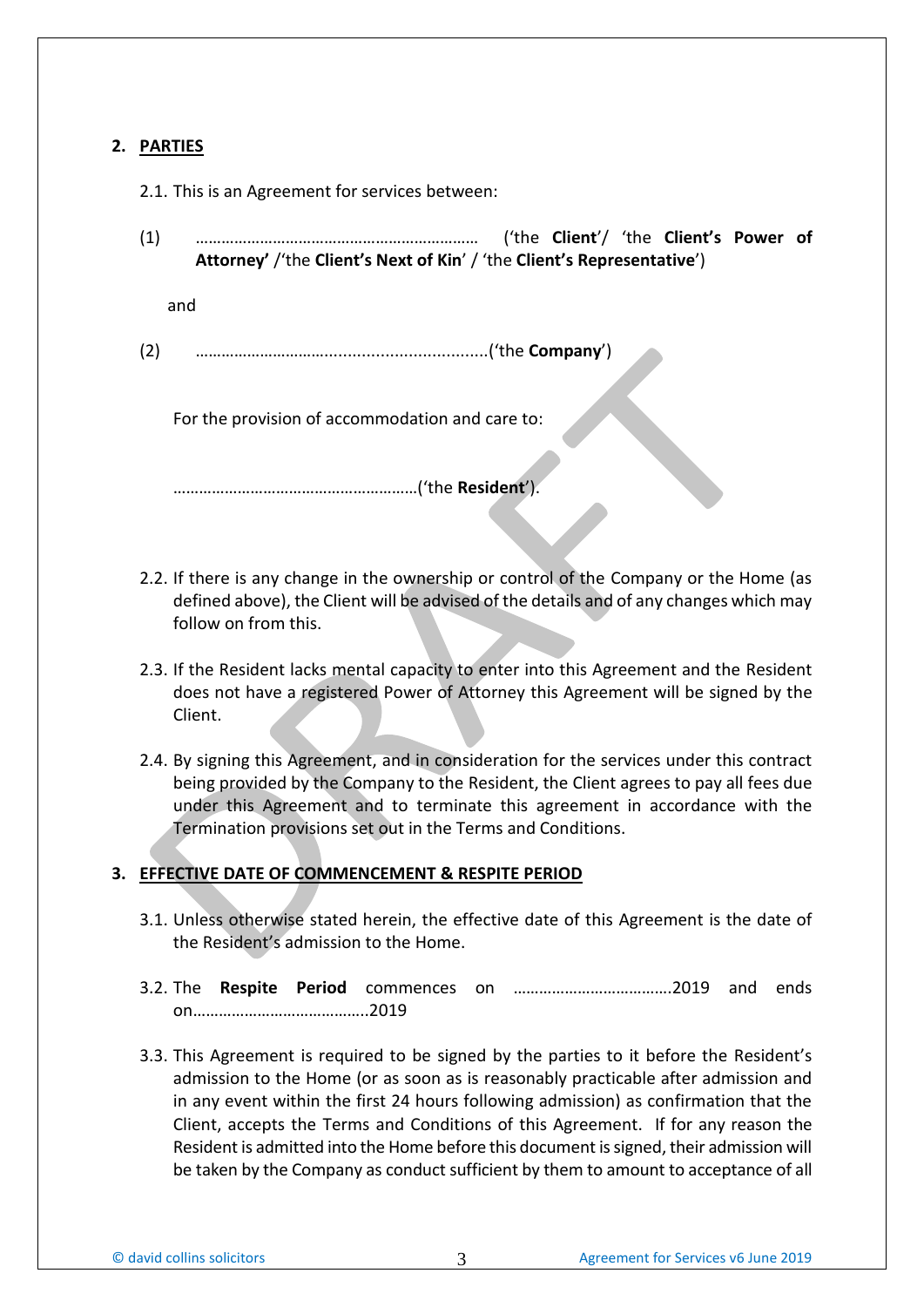of the Terms and Conditions contained within this document and any other document(s) incorporated within it.

### **4. TERMS AND CONDITIONS**

- 4.1. The acceptance of a Resident to stay in a care home involves a special relationship where we are responsible for providing personal and (where necessary) nursing care. We value the personal quality of this relationship and do our utmost to ensure we provide a high standard of care and support.
- 4.2. Providing such care and support requires a complex building and a specialist staff team. Our financial costs are significant and hence we have to define the relationship in contractual terms. These Terms and Conditions are intended to protect the Client and us from any misunderstandings and are for our mutual benefit. It is a legal requirement under the Care Quality Commission (Registration) Regulations 2009 that there is a written contract in place for people who live in our care home.
- 4.3. The Terms and Conditions for the Provision of Accommodation and Care Services in the Home are set out in full in Schedule 1. The Terms and Conditions are incorporated into and form part of this Agreement except for:
	- **Clause 5 Trial Period**
	- **Clause 10 Termination**

which do not apply to Respite Agreements and are replaced with the provisions set out below:

- 4.4. This document is very important as it constitutes a binding contract. You should therefore read both this Agreement and the incorporated Terms and Conditions very carefully. We suggest that you seek independent legal advice as it is important that you have read and understood the Terms and Conditions prior to entering into this Agreement.
- 4.5. We bring your specific attention to the following key terms set out in the Terms and Conditions:
	- Fees Clause 6
	- Fee Reviews Clause 7
	- Additional Services Clause 8
	- Changes to Funding Arrangements -Clause 9
	- Insurance -Clause 11
	- Temporary Absence Clause 17
	- Complaints Clause 20
	- Variation Clause 22.5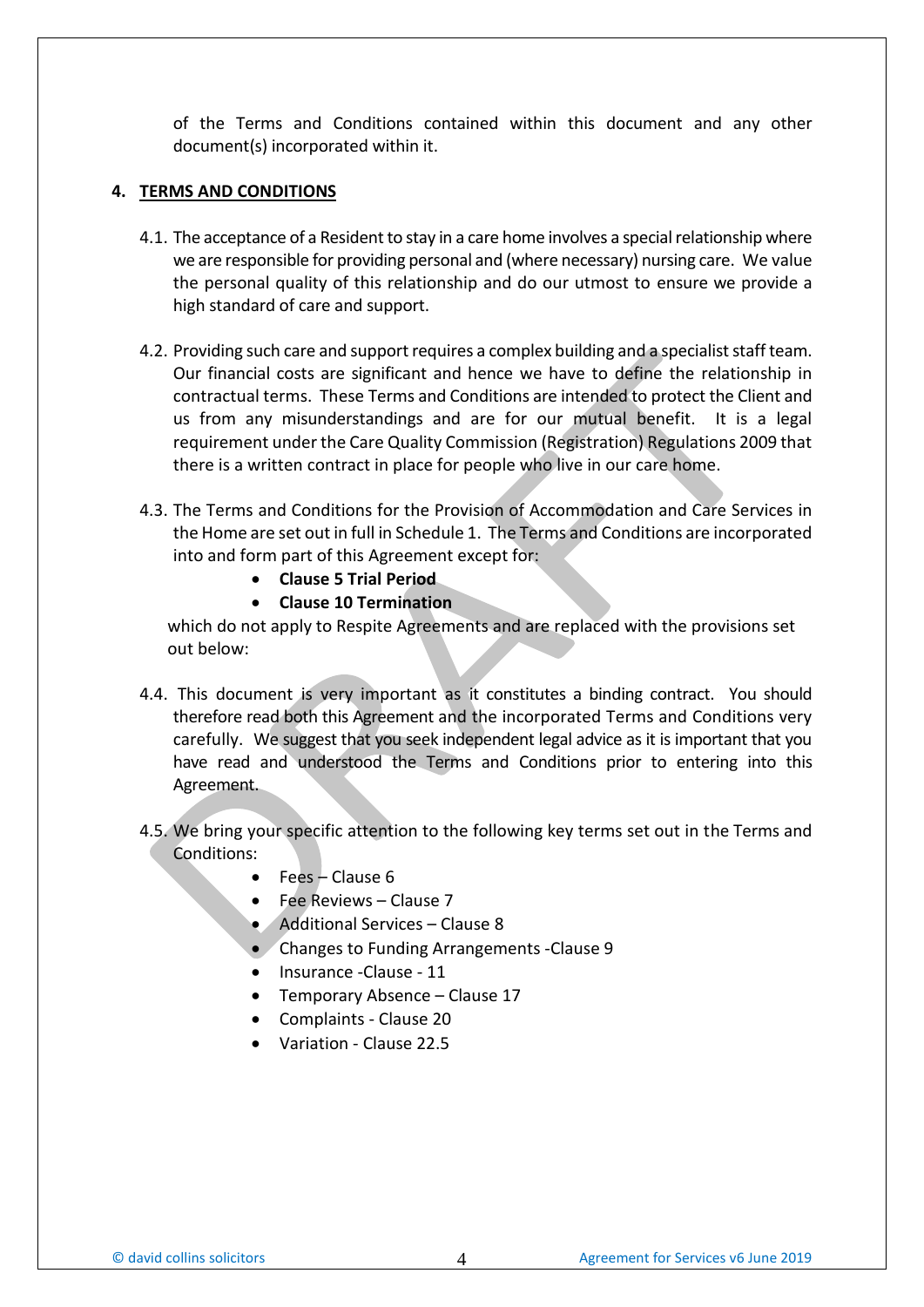### **5. TRIAL PERIOD**

There is no Trial Period provided for respite placements.

### **6. FEES and SERVICES**

- 6.1. Following an assessment of your care needs the **Total Fee** that we will charge based on your current needs is  $\left[ \begin{array}{ccc} f & \cdot & \cdot \\ \end{array} \right]$  per week.
- 6.2. The Statement of Fees (Appendix 1 to the Terms and Conditions) sets out how our fees have been calculated and any contributions that will be paid towards these fees by the NHS or other third party. The Statement of Fees also sets out the net amount that you will be required to pay. Whilst we may receive a contribution towards the total costs of fees payable you remain liable for the **Total Fee** set out in the Statement of Fees.
- 6.3. The **Total Fee** set out at paragraph 5.1 above can be varied by us on notice. Any changes will be made in accordance with the Terms and Conditions Clause 7.

### **7. TERMINATION**

### **Termination on Expiry of Respite Period**

- 7.1. This Agreement will terminate immediately on expiry of the **Respite Period** unless the period is extended with the Agreement of the Client and the Manager before the expiry of the Respite Period.
- 7.2. The Resident is required to vacate the Home by 12.00pm on the last date of the Respite Period.
- 7.3. Any request to extend the Respite Period should be made as soon as reasonably practicable to ensure that the Home is able to accommodate the Resident for an extended period.
- 7.4. The Company cannot provide any guarantee that the Resident will be able to extend the Respite Period.

### **Termination on Death**

- 7.5. This Agreement will terminate immediately on the Resident's death. In such circumstances, the Company's fees will be charged up to the end of the Respite Period or for up to three days following the Resident's death (whichever is the shorter) to enable the room to be cleared.
- 7.6. If the room is occupied by a new resident during this period fees will not be charged.
- 7.7. On the Resident's death, the Client agrees to inform the Company of the details of the executors/administrators appointed by the Resident's estate.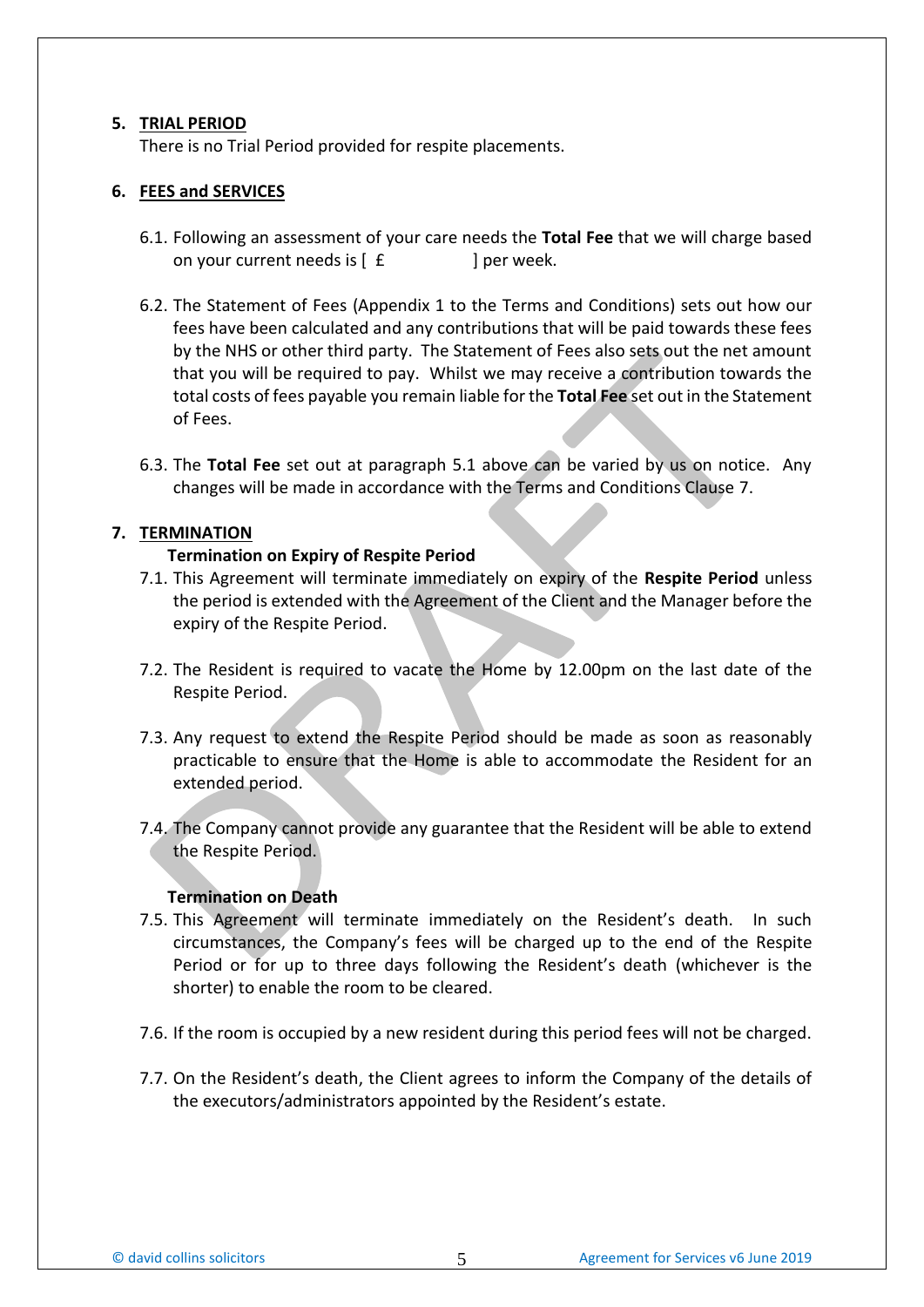7.8. The Client agrees to inform the appointed executors/administrators of the Resident's estate of any fees that remain outstanding within 7 days of the date of the Resident's death.

#### **Termination by the Company**

- 7.9. The Company may terminate this Agreement in any of the following situations:
	- 7.9.1. the Client fails to pay the fees due and payable under this Agreement;
	- 7.9.2. the Company can no longer provide care which is appropriate for the Resident's needs within the Home;
	- 7.9.3. there is an irreconcilable breakdown in the relationship between the Resident and/or the Resident's relatives or representatives which interrupts the service or safe delivery of care to the Resident or other service users;
	- 7.9.4. the Home closes and/or the Company's registration in respect of the Home is cancelled;
	- 7.9.5. where in the opinion of the Company, the Resident is disruptive and/or presents a risk to the welfare of the other service users in the Home, or its staff (in which case the Company's right to cancel will be exercised reasonably taking account of the type of care that the Home has agreed to provide to the Resident and after all reasonable efforts have been made by the Company to manage the risk);
	- 7.9.6. the Resident's funding arrangements change and there is no person willing to enter into a Third-Party-Top Agreement and/or the Client refuses to pay additional charges not met by CHC.
- 7.10. In such cases the Company will endeavour to work with the Resident, professionals and the Resident's family to determine appropriate alternative accommodation.
- 7.11. The Company will give no less than 14 days written notice to terminate the Respite placement save for clauses 7.9.1 – 7.9.6 above, where the notice period will be a minimum of 24 hours' notice of termination.
- 7.12. Notice will be served in writing on the Client.

#### **Termination by the Client**

7.13. The Client may terminate this Agreement upon giving the Company not less than 7 days written notice of termination. Should the Resident vacate the Home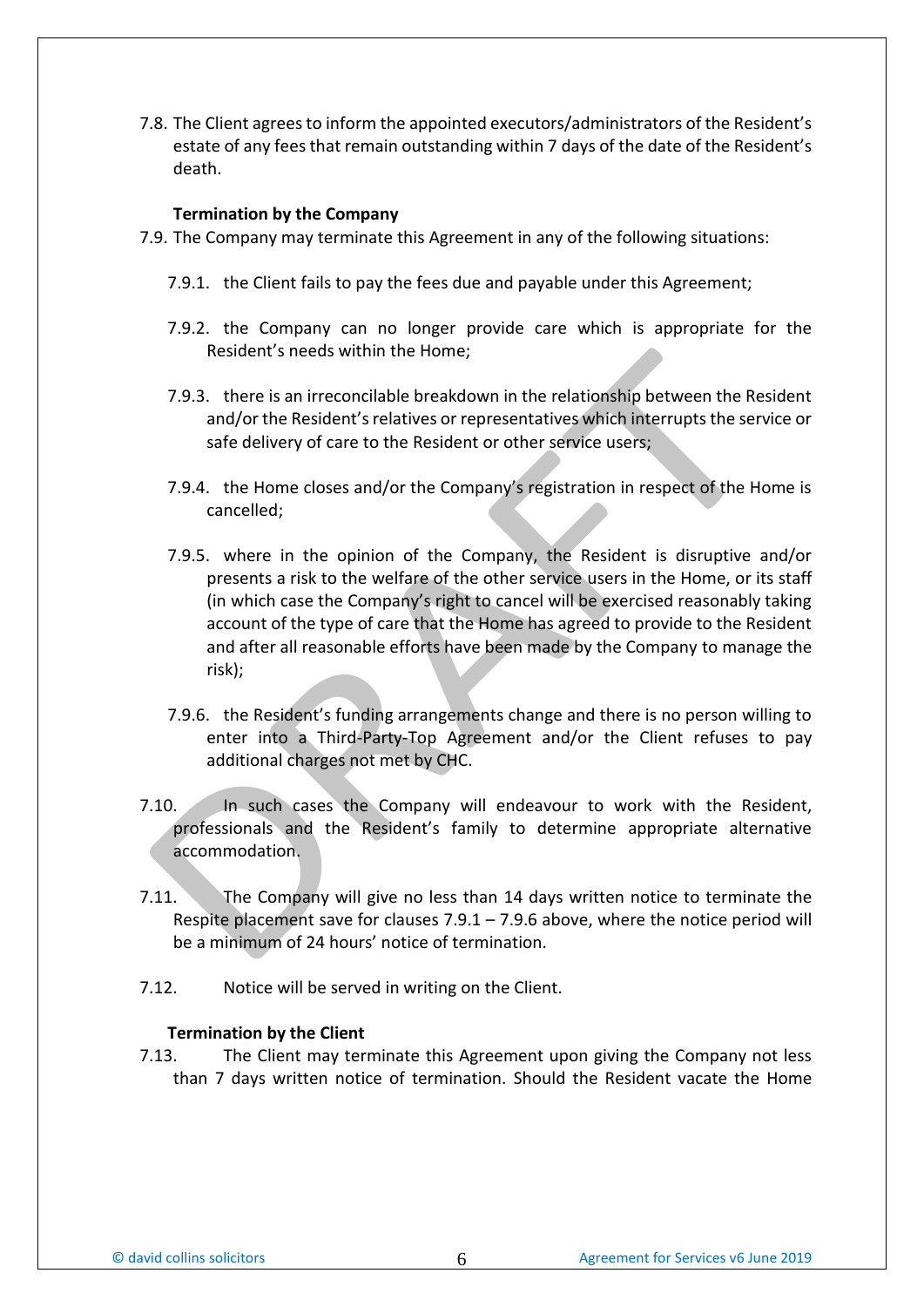before the expiry of the 7-day notice period the full fees due for the Notice period or the remainder of the Respite Period (whichever is the shorter) will remain payable.

7.14. If the Resident vacates the room during the notice period and the room is used to accommodate another resident, the fees due for the remainder of the notice period will be reduced to take into account any sums received during that period.

#### **Extension of Respite Period Notice**

7.15. In the event that the Resident's placement extends beyond 6 weeks, and the Agreement is not extended for a fixed term (i.e becomes a rolling contract), the Client will be required to enter into a Permanent Placement Contract and the Notice period that the Client is required to give is 28 days.

### **Client's Agreement (Power of Attorney) /(Next of Kin/ (Representatives)**

I confirm that I have received a copy of the Agreement, Terms and Conditions and Statement of Fees. I agree to pay such sums properly due to the Home on the due date and to observe the Terms and Conditions.

As the **Resident/ Resident's Next of Kin**/**Resident's Representative** I confirm that I am responsible for and personally liable for the payment of fees due under this under this Agreement for the provisions of services to the Resident which I have agreed should be provided by the Company.

| <b>Signed by Client</b>                                |
|--------------------------------------------------------|
|                                                        |
|                                                        |
| (Client/Power of Attorney/ Next of Kin/Representative) |
| Date                                                   |
|                                                        |
|                                                        |
|                                                        |
|                                                        |